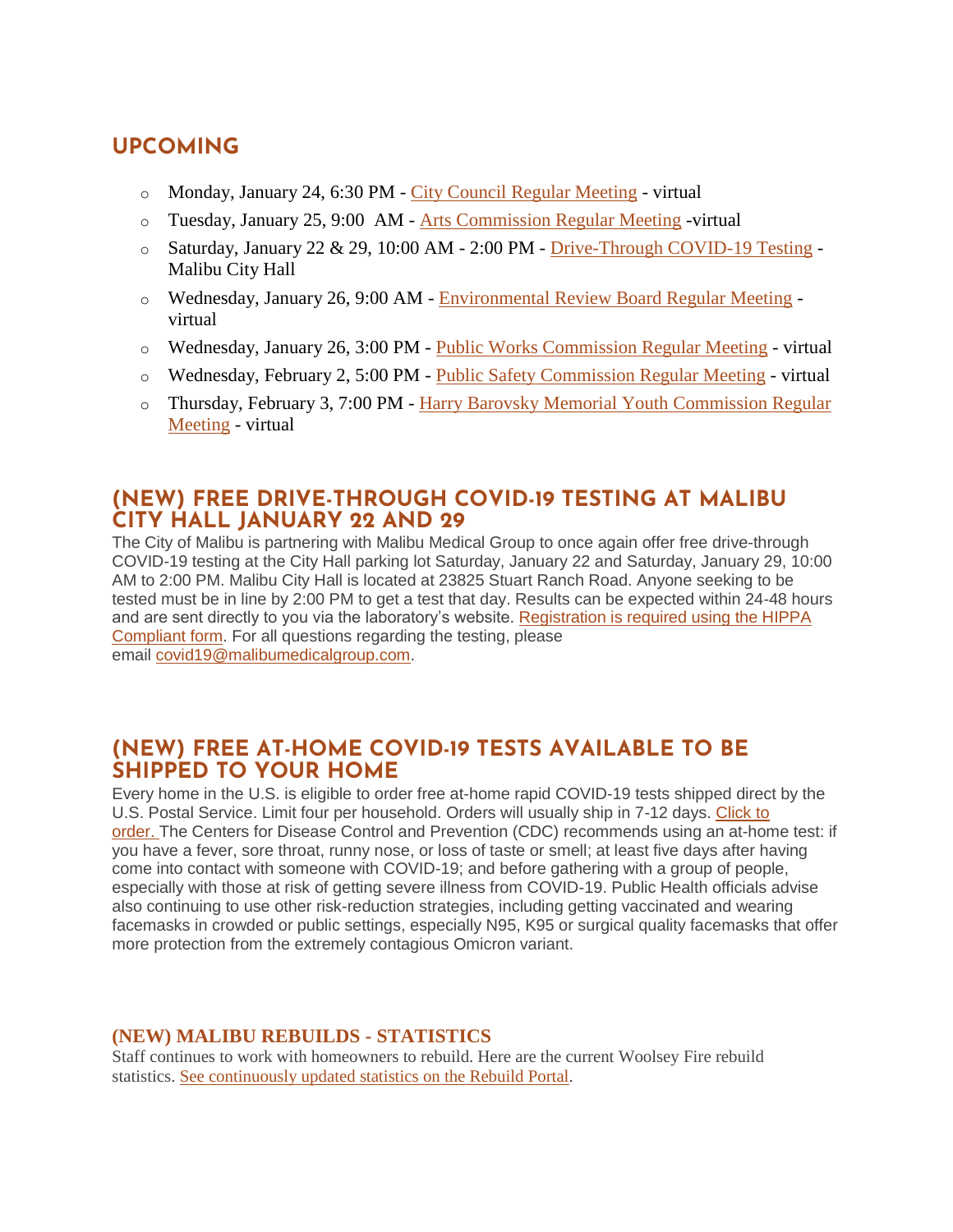- o Single Family Dwellings building permits issued 216
- $\circ$  Single Family Dwellings complete 66
- o Multifamily building permits issued 18 units
- o Multifamily building units complete- 12 units

### **CITY HALL IS TEMPORARILY CLOSED TO THE PUBLIC THROUGH JANUARY 28 DUE TO THE COVID-19 SURGE**

Malibu City Hall is temporarily closed to the public January 5 through January 28, 2022 in response to the rise in COVID-19 cases and community transmission in Los Angeles County. Aside from in-person services in City Hall, the City staff and departments will continue to work and offer all services normally. The City Manager and Public Safety Manager will assess the situation on a daily basis, and if conditions improve sufficiently, will re-open City Hall earlier than January 28. Any changes will be announced on the City's website, social media and enotification system. To sign up to receive COVID-19 e-notifications via text and/or email, visit [www.MalibuCity.org/News](http://www.malibucity.org/News) and scroll to "COVID-19/Coronavirus."

Staff is available to assist anyone with City business by phone, email or video call, including plan review, permit issuance and help with Woolsey Fire rebuild projects. Building Inspection operations will remain the same.

#### **To make virtual appointments with City staff and Departments, please call or email:**

- o Building Safety Department (including Environmental Health, Coastal Engineering and Geotechnical Engineering): Call 310-456-2489, ext. 390. Email [mbuilding@malibucity.org.](mailto:mbuilding@malibucity.org)
- o Planning Department: Call 310-456-2489, ext. 485. Email [mplanning@malibucity.org.](mailto:mplanning@malibucity.org)
- o Public Works Department: Call 310-456-2489, ext. 391 . Email [mpublicworks@malibucity.org.](mailto:mpublicworks@malibucity.org)
- o All other City business: 310-456-2489, ext. 392. Email [info@malibucity.org.](mailto:info@malibucity.org)

All Brown Act public meetings including City Council and Commissions will continue virtually as scheduled. The Senior Center is closed, but Senior Center staff are available to assist any seniors in the community that need help and the Dial-A-Ride program will continue to operate. For assistance, call the Senior Center at 310-456-2489, ext. 357.

#### **MALIBU REBUILDS - PLANNING CONSULTATIONS AND REBUILD RESOURCES**

The Fire Rebuild team is available Monday through Friday at City Hall for complimentary oneon-one consultations about any fire rebuild project. Contact Aakash Shah

at [ashah@malibucity.org](mailto:ashah@malibucity.org) to set an appointment for phone or online meeting. For ideas about how to get started with your project, as well as numerous handouts, forms and resources, visit the Rebuild [webpage.](https://www.malibucity.org/901/Malibu-Rebuilds)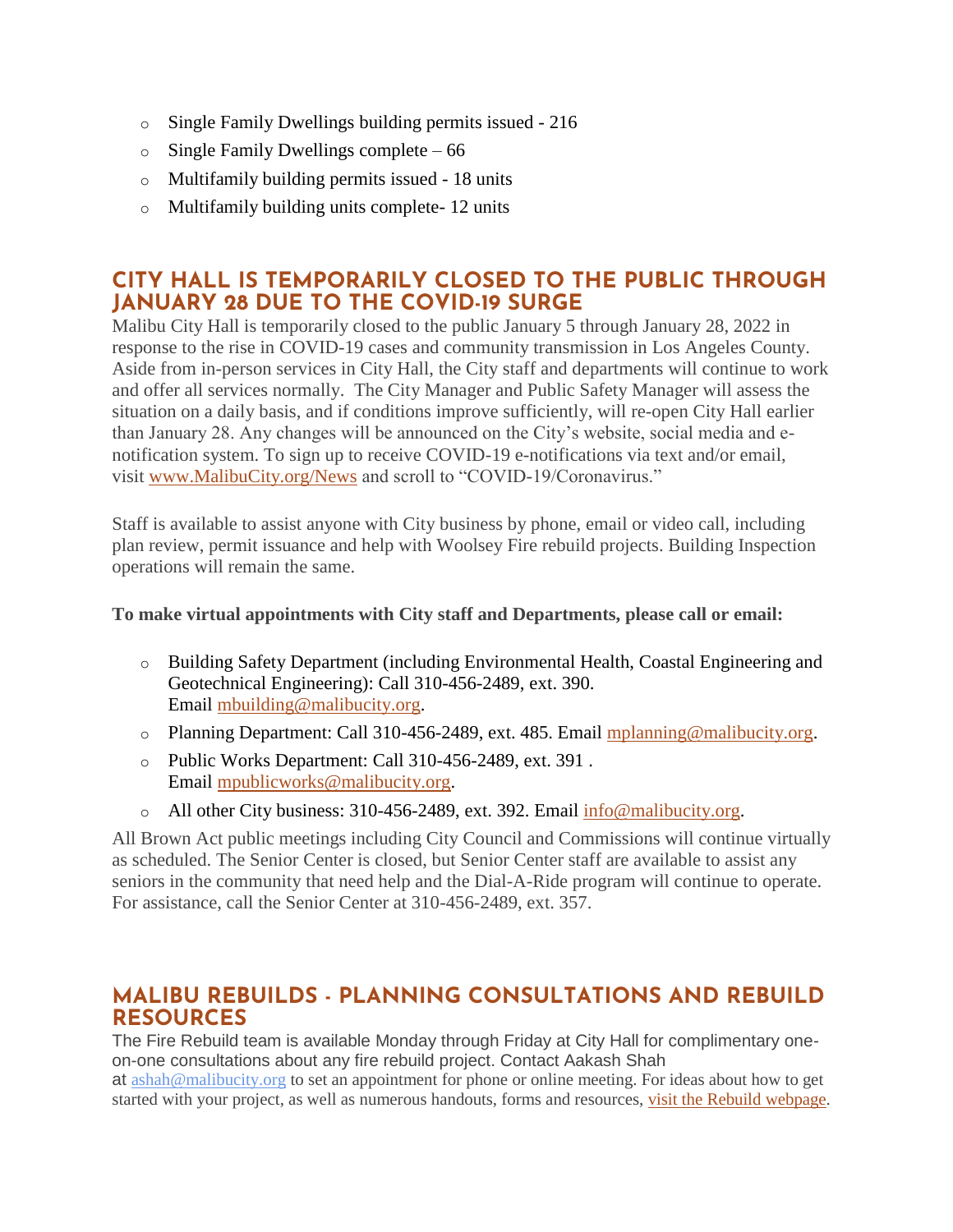# **(NEW) COVID-19 RESPONSE UPDATE**

City staff continues to monitor and respond to the pandemic by participating in regular briefings and conference calls with partner agencies and issuing alerts and notifications regarding changes to the situation. On January 19, Los Angeles County Department of Public Health (LADPH) confirmed 59 new deaths and 31,018 new cases. Other key updates from [the County's COVID-19](http://publichealth.lacounty.gov/media/coronavirus/data/index.htm)  [Dashboard](http://publichealth.lacounty.gov/media/coronavirus/data/index.htm) as of January 18, 2022 include the following:

- o 1,698 confirmed positive cases and 13 deaths in the City of Malibu to date
- o 2,343,821 confirmed cases and 28,181 deaths in LA County to date
- o 4,799 current hospitalizations in LA County, an increase of 2,559 since January 6

#### **(NEW) COMMUNITY VOLUNTEERS NEEDED IN MALIBU FOR THE 2022 LA COUNTY HOMELESS COUNT, RESCHEDULED TO FEBRUARY 23**

Malibu community members are invited to volunteer to join the annual Homeless Count taking place in Malibu, which has been rescheduled to Wednesday, February 23. Join the thousands of volunteers who help the Los Angeles Homeless Services Authority conduct the annual street count of County of Los Angeles's homeless population. Learn more or sign up to volunteer at [TheyCountWillYou.org.](https://www.theycountwillyou.org/) Volunteers must be at least 18 years old. For more information, contact Public Safety Liaison Luis Flores at [LFlores@MalibuCity.org](mailto:LFlores@MalibuCity.org) or 310-456-2489, ext. 236.

#### **(NEW) PSPS POWER OUTAGE PREPAREDNESS TRAINING FOR SENIORS AND AT-RISK ADULTS, FEBRUARY 16**

The City will provide a free virtual training to help seniors and at-risk adults be prepared for Public Safety Power Shutoffs (PSPS) on Wednesday, February 16, 11:00 AM. A free backup battery is available to participating Malibu residents who complete the training, a quiz and provide a copy of their photo ID. Limit one per household. The training is open to all, but the backup batteries are available only to residents who live within city limits. [RSVP online for this](http://malibusafety.eventbrite.com/)  [free virtual training.](http://malibusafety.eventbrite.com/) If you have any questions or would like to schedule training for you neighborhood or community group, please email [publicsafety@malibucity.org.](mailto:publicsafety@malibucity.org)

# **(NEW) RESOURCES TO HELP MALIBU COMMUNITY MEMBERS STAY AWARE OF CRIME AND PUBLIC SAFETY IN THEIR NEIGHBORHOOD**

Malibu residents, businesses, employees, students and others in the community can access valuable information about crime and public safety in their neighborhoods using a crime mapping website and monthly crime and public safety reports from County agencies. Members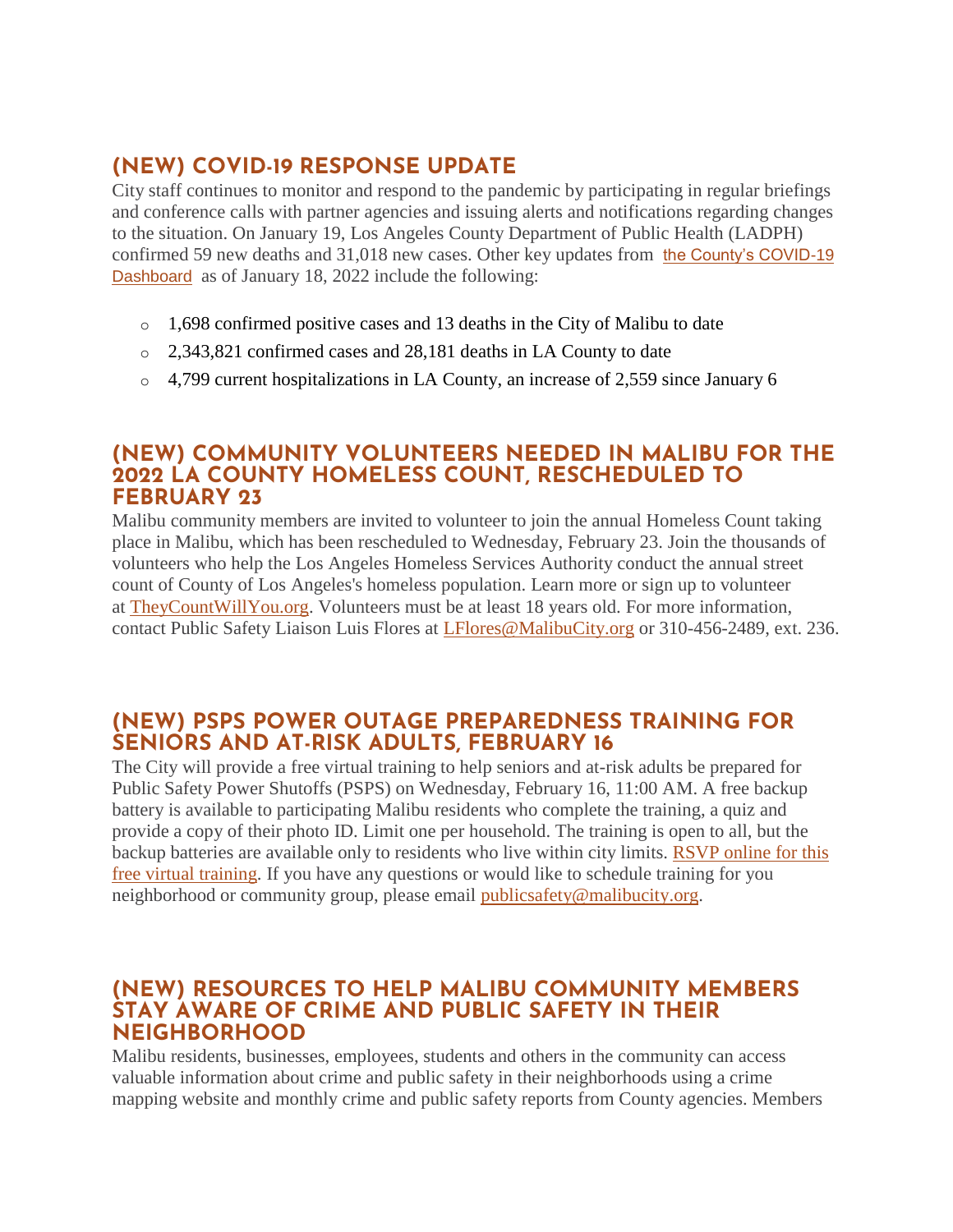of the public can track recent crime activity in their neighborhood using [www.CrimeMapping.com,](http://www.crimemapping.com/) which automatically extracts data from Los Angeles County Sheriff's Department databases. Users can also sign up to receive email alerts when crimes occur in a specific location. There is no cost to the City or to individual users. Another valuable resource for situational awareness are the monthly incident reports provided to the City by the County Sheriff's Department, Fire Department and Lifeguard Division. The most recent reports and an archive of past reports are available to view, download or print on [the Public Safety](https://www.malibucity.org/PublicSafety)  [webpage.](https://www.malibucity.org/PublicSafety)

#### **SCHEDULE YOUR HOME WILDFIRE HARDENING ASSESSMENT**

The City continues to offer its no-cost Home Ignition Zone Assessment Program for homeowners. The Fire Liaisons will visit your home and give you a checklist of simple, often inexpensive steps you can take to harden your home against flying embers, a major cause of homes igniting during wind-driven wildfires like the Woolsey Fire. To schedule an appointment or for help with wildfire preparedness, email [Firesafety@malibucity.org](mailto:Firesafety@malibucity.org) or call 310-456-2489, ext. 387 or [visit the Fire Safety webpage.](https://www.malibucity.org/firesafety)

## **(NEW) PCH BIG ROCK CONSTRUCTION PROJECT SURVEY THROUGH JANUARY 31**

As part of its PCH Big Rock Retaining Wall project, Caltrans has created an online survey to get input from Malibu community members on their preference for daytime or nighttime construction work and utility relocation. [Take the online survey.](https://www.surveymonkey.com/r/DCWLW7N) The project will restore eroded slopes on the coastal side of PCH south of Big Rock Drive in Malibu, requiring utility lines to be relocated. Nearby residents may experience noise, vibrations and dust associated with construction activities, whether the work takes place during the day or at night. The survey will be open through January 31. For more information about the project, [visit the webpage.](https://bit.ly/3wY0Ouz)

# **(NEW) COMMISSIONS RECOMMEND SUSPENDING WESTWARD BEACH PARKING PROJECT**

During a special joint virtual meeting of the City's Public Works and Public Safety Commissions on January 20, the Commissions voted to recommend to the City Council to suspend the proposed Westward Beach Road Parking project. Community concerns were raised about the project related to the ongoing beach erosion that led to the recent collapse of the connector road leading from Westward Beach Road into the Point Dume Parking lot and other issues. The Commissions recommended further environmental, safety and coastal engineering review, and getting community input before moving the project forward. [The meeting video and staff report](https://malibucity.primegov.com/Portal/Meeting?compiledMeetingDocumentFileId=2317)  [are available to view on the website.](https://malibucity.primegov.com/Portal/Meeting?compiledMeetingDocumentFileId=2317) The item will be scheduled for a future City Council meeting, with details to be announced when they become available.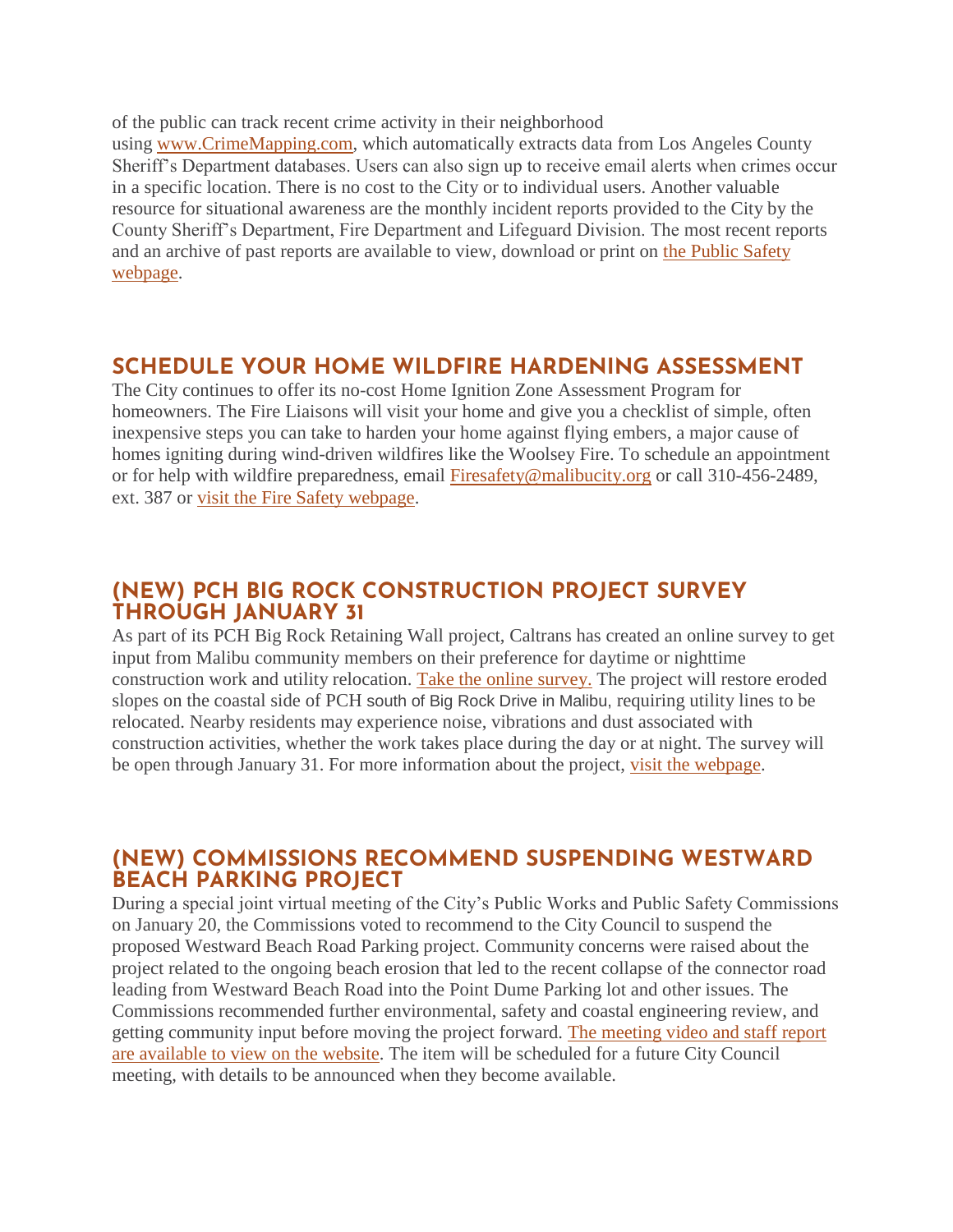#### **(NEW) ACCESSORY DWELLING UNITS ORDINANCE POSTPONED TO MARCH 7**

On January 18, the Planning Commission postponed the City's Accessory Dwelling Unit (ADU) draft ordinance to Monday, March 7, 2022 due to the high number of items on the agenda, including Woolsey Fire rebuild time extensions and projects. In addition, the California Coastal Commission [submitted redline comments](https://malibucity.org/DocumentCenter/View/29239/PC220118_Item-4D_Correspondence_CCC) on the City's draft LCP ordinance. City staff will address these comments in the March 7 staff report. Community members are invited to attend, watch and give public comment. The State has identified ADUs as an important tool to create more affordable housing amidst California's housing crisis, and has passed several laws to make it easier to build ADUs. The City is preparing an ordinance to be consistent with the State laws, and to ensure the regulations reflect Malibu's needs and characteristics. The staff report, viewing and commenting instructions will be posted prior to the meeting [on the website.](http://www.malibucity.org/virtualmeeting) For more information about ADU regulations in the City of Malibu, [visit the ADU webpage.](https://www.malibucity.org/adu)

#### **(NEW) MALIBU INN MOTEL PROJECT HEARING POSTPONED TO APRIL 4**

On January 11, the Planning Commission held a public hearing on the Malibu Inn Motel project environmental document and project entitlements and continued the hearing to the April 4 Regular Planning Commission meeting to allow time for staff to contact the Regional Water Quality Control Board for clarification on whether the proposed project continues to be exempt [pursuant to Table 4-zz.](https://malibucity.org/DocumentCenter/View/29241/Table4-zzResolutionR14-003) Previous meeting materials and more information about the project are available [on the webpage.](https://www.malibucity.org/810/Malibu-Inn-Motel)

#### **MALIBU COUNTRY INN PROJECT PUBLIC HEARING JANUARY 24**

On Monday, January 24, the City Council will hold a virtual public hearing on the Malibu Country Inn entitlements and code amendments as well as the Planning Commission's recommendation for the project. Should the City Council approve the project, the Local Coastal Program (LCP) amendment will be submitted to the California Coastal Commission for certification review. The project will not be effective until the LCP amendment is certified by the Coastal Commission. The staff report, viewing and commenting instructions are posted [on the](http://www.malibucity.org/virtualmeeting)  [website.](http://www.malibucity.org/virtualmeeting) For more information about the project, [visit the webpage.](https://www.malibucity.org/1093/Malibu-Country-Inn)

# **NEW FORMAT FOR SPECIAL EVENTS REPORT**

There are currently no permitted upcoming events. The City of Malibu Planning Department posts a [weekly report of approved event permits on the website.](https://www.malibucity.org/DocumentCenter/View/24661/Permitted-Events) In order for members of the public to be informed of pending event permit applications and to provide an additional opportunity for public input, the City has changed the Event Permit Report format to include all event permit applications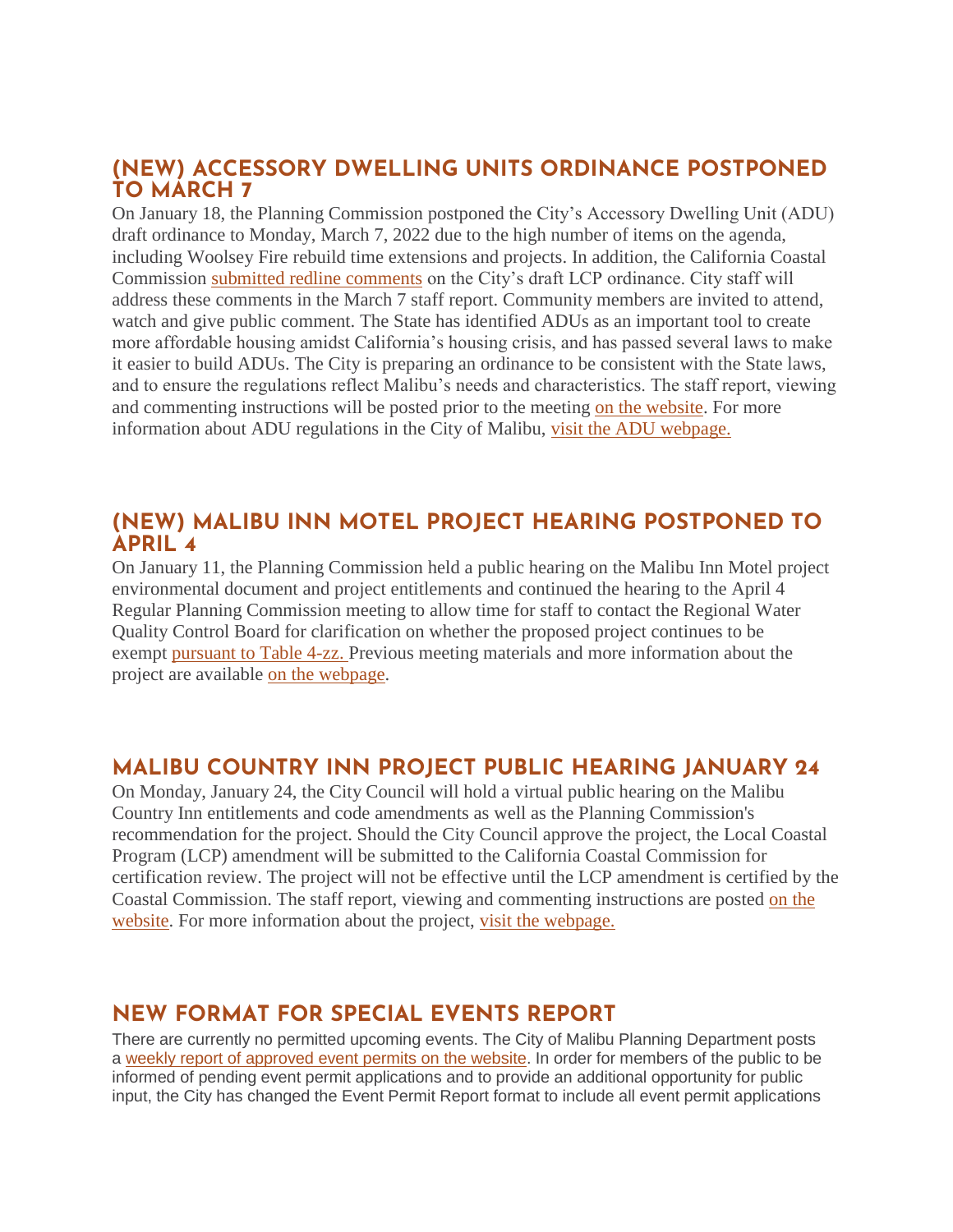deemed complete for review for consistency and compliance with the requirements of the Malibu Municipal Code and the Planning Director's action on each application. The updated Event Permit Report has been posted to the City's website. To sign up to receive an email or text message when an updated Event Permit Report is posted, [visit the e-notifications page](https://www.malibucity.org/news) (scroll down to the "Special Event Permit Report" category).

# **SHORT-TERM RENTAL PERMIT PROGRAM LIMITATIONS IN EFFECT JANUARY 15**

STR Permits are issued for one year from the date of issuance and must be renewed annually. As the City enters the second year of Short-Term Rental (STR) Permit Program, property owners should note two important limitations on STR permits starting in 2022. [For more information](https://malibucity.org/820/Short-Term-Rental-Program)  [about the STR program, including regulations and deadlines, visit](https://malibucity.org/820/Short-Term-Rental-Program) the webpage.

**Hosted Short-Term Rental Ordinance:** In November, 2020, the City's Hosted STR Ordinance (Ordinance No. 472 ) was adopted to regulate short-term rental of property citywide including requiring the presence of an onsite host during short-term rentals, primary residency requirements and multifamily restrictions. The Hosted STR Ordinance is intended to supersede the short-term rental regulations and permit program currently in place. The Hosted STR Ordinance regulations cannot go into effect until the associated amendments to the City's Local Coastal Program and Land Use Plan are certified by the California Coastal Commission (CCC). In September 2021, the CCC voted to extend the time limit to schedule the public hearing and take action on the City's proposed amendments until June 29, 2022, but may act earlier. Current STR permits will no longer be valid once the new STR Ordinance becomes effective and a new permit will need to be obtained.

**New Onsite Wastewater Treatment System Requirements Effective January 2023:** As of January 1, 2023, in order obtain an STR permit, property owners will need to either: (1) have obtained a valid Onsite Wastewater Treatment System (OWTS) operating permit for the property that is to be rented as a STR or (2) have entered a compliance agreement with the City. If a property is not in compliance by January 1, 2023, the STR permit will become invalid. Obtaining either of these requirements can take six months or longer.

# **(NEW) HOUSEHOLD HAZARDOUS AND ELECTRONIC WASTE COLLECTION FEBRUARY 19**

Residents can drop off used paint, motor oil, batteries and electronics to be safely and properly disposed of at the Household Hazardous Waste (HHW) and Electronic Waste Collection on Saturday, February 19, 10:00 AM - 2:00 PM at the City Hall Upper Parking Lot. When dropping off materials, please wear a face covering and remain in your vehicle with the windows closed. The event staff will only remove materials from your vehicle trunk or pick-up bed. For more information and the list of accepted materials, [visit the webpage.](https://www.malibucity.org/Calendar.aspx?EID=6102)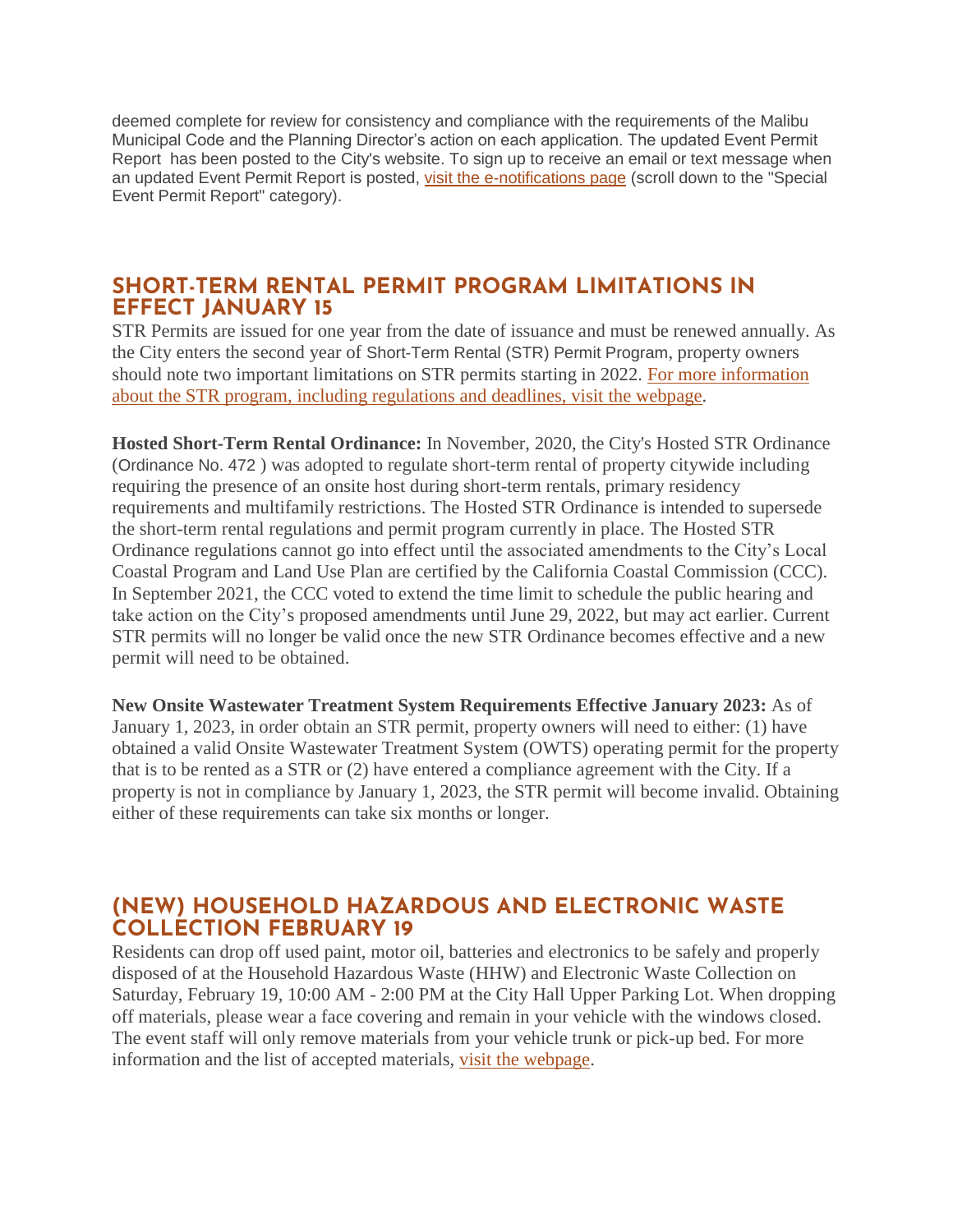#### **DARK SKY COMPLIANCE DEADLINE EXTENDED TO OCTOBER 2022**

During the January 10 City Council meeting, the Council adopted the Dark Sky Ordinance amendment to extend the deadlines for compliance for commercial, residential and institutional districts to October 15, 2022. The Dark Sky Ordinance is meant to protect Malibu's environment and community quality of life from light pollution. The City Council also directed staff to begin a public education program as soon as practicable with the goal of helping residents and businesses comply with the regulations and deadlines. For more information about the Dark Sky Ordinance, [visit the webpage.](https://www.malibucity.org/705/Dark-Sky-Ordinance)

## **EDIBLE FOOD RECOVERY REQUIREMENT STARTS FOR MALIBU IN 2022**

Starting in 2022, Malibu's grocery stores must donate edible food to food recovery organizations with other food service businesses starting in 2024 to comply with a recently enacted state law. This will help feed the one in seven people living with food insecurity in LA County. Using food recovery to address food insecurity is the best use for surplus food and a vital way for California to conserve resources and reduce food waste thrown in landfills, where it releases methane, which contributes to climate change. To learn more about the Edible Food Recovery program, including which businesses are required to participate, and other information, [visit the webpage.](https://www.malibucity.org/303/Food-Recovery)

# **MANDATORY ORGANIC WASTE RECYCLING STARTS FOR RESIDENTIAL CUSTOMERS IN MALIBU ON JANUARY 1**

Malibu residents automatically started receiving organic waste recycling on January 1 as part of the City's new mandatory organic waste recycling program. The program is intended to help the community reduce its carbon footprint and the impacts of climate change and also meets requirements under California Senate Bill 1383, which establishes the statewide target to reduce the amount of organic waste disposed of in landfills by 75%. Your City-permitted solid waste hauler will provide specific information on how they will collect organics and which cart to use for organics. The program started for businesses and multi-family in October 2021. For more information, including contact information for waste haulers, hauler-specific tips for composting at home and reducing food waste, and an FAQ, [visit the webpage.](https://www.malibucity.org/organics) **VIDEO -** To understand the environmental impacts of organic waste and how to properly recycle it, watch the City's new [video.](https://youtu.be/dZGqdZR7TnU)

# **FREE RAIN BARREL PROGRAM**

West Basin Municipal Water District is launching its 2022 free Rain Barrel Program on time for rainy season. Rain barrels, valued at \$80 each, are a great way to save water and reduce stormwater runoff by collecting and reusing rainwater. A rainwater capture feature, such as a rain barrel, is also a requirement for West Basin's grass replacement rebate program, which starts at